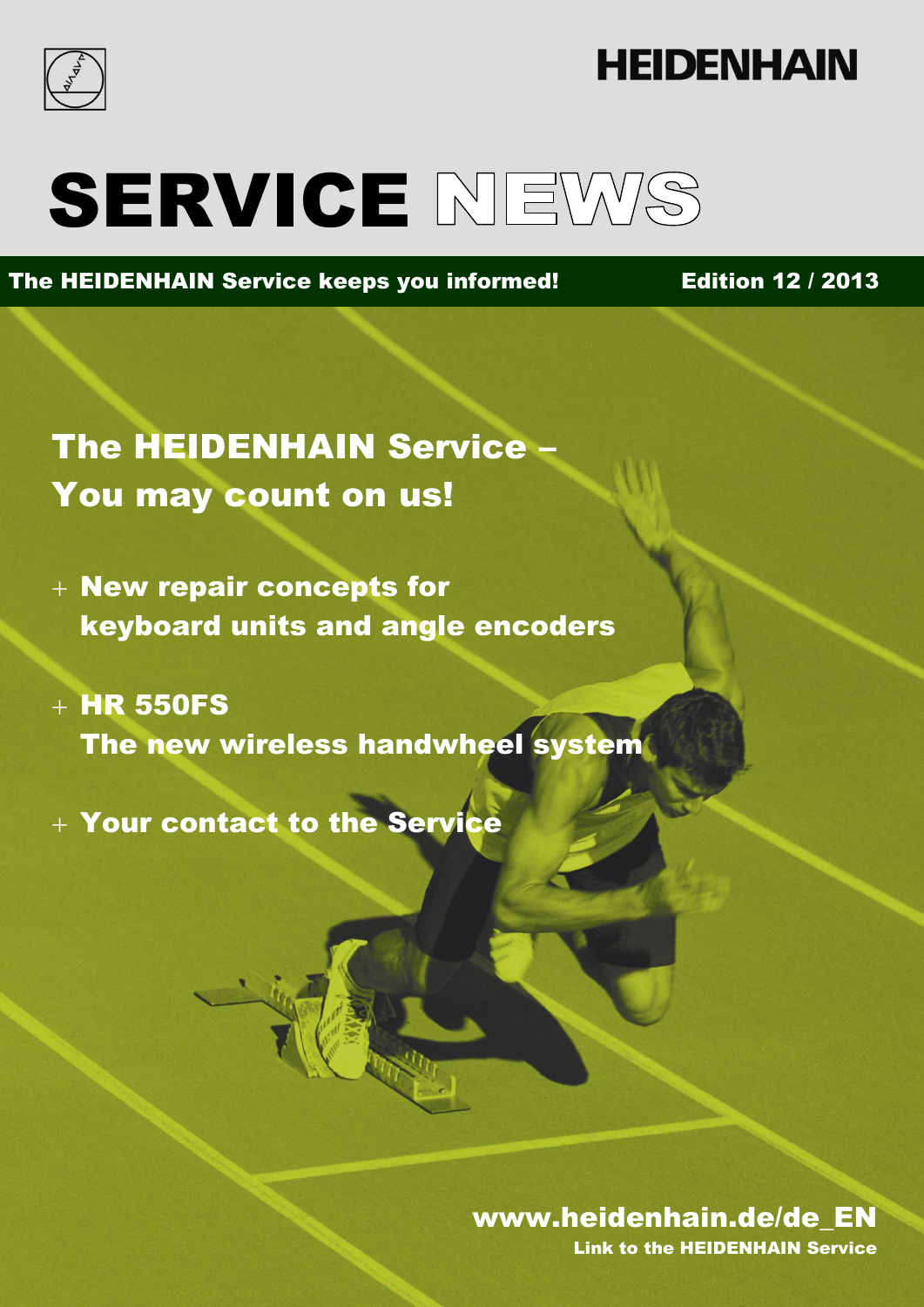### New repair concept for angle encoders

On **1st October 2013** the HEIDENHAIN repair concept for angle encoders and keyboard units was adapted.

#### **Angle encoders (RCN, ECN, ROD, RON)**

The extensive repair of high-quality encoders in particular is indispensable.

Therefore, HEIDENHAIN has extended the repair service for angle encoders. In addition to the replacement of the housing/cable assembly, it is now also possible to exchange the mechanical/electronic assembly (bearing assembly).

#### **Comprehensive repair possibilities**

New repair portfolio for angle encoders:

**Repair package 1 Housing/cable assembly**

Action:

- Cleaning of the device
- Inspection of the device
- *- Replacement of the housing/cable assembly*
- Performing the signal adjustment
- Performing the functional test
- Preparation of a manufacturer's inspection certificate

#### **Repair package 2 Housing/cable assembly and bearing assembly**

Action:

- Cleaning of the device
- Inspection of the device
- *- Replacement of the housing/cable assembly*
- *- Replacement of the mechanical/electronic assembly (bearing assembly)*
- Performing the signal adjustment
- Performing the functional test
- Preparation of a manufacturer's inspection certificate

**As our customer, your requests and demands are at the center of our attention.**

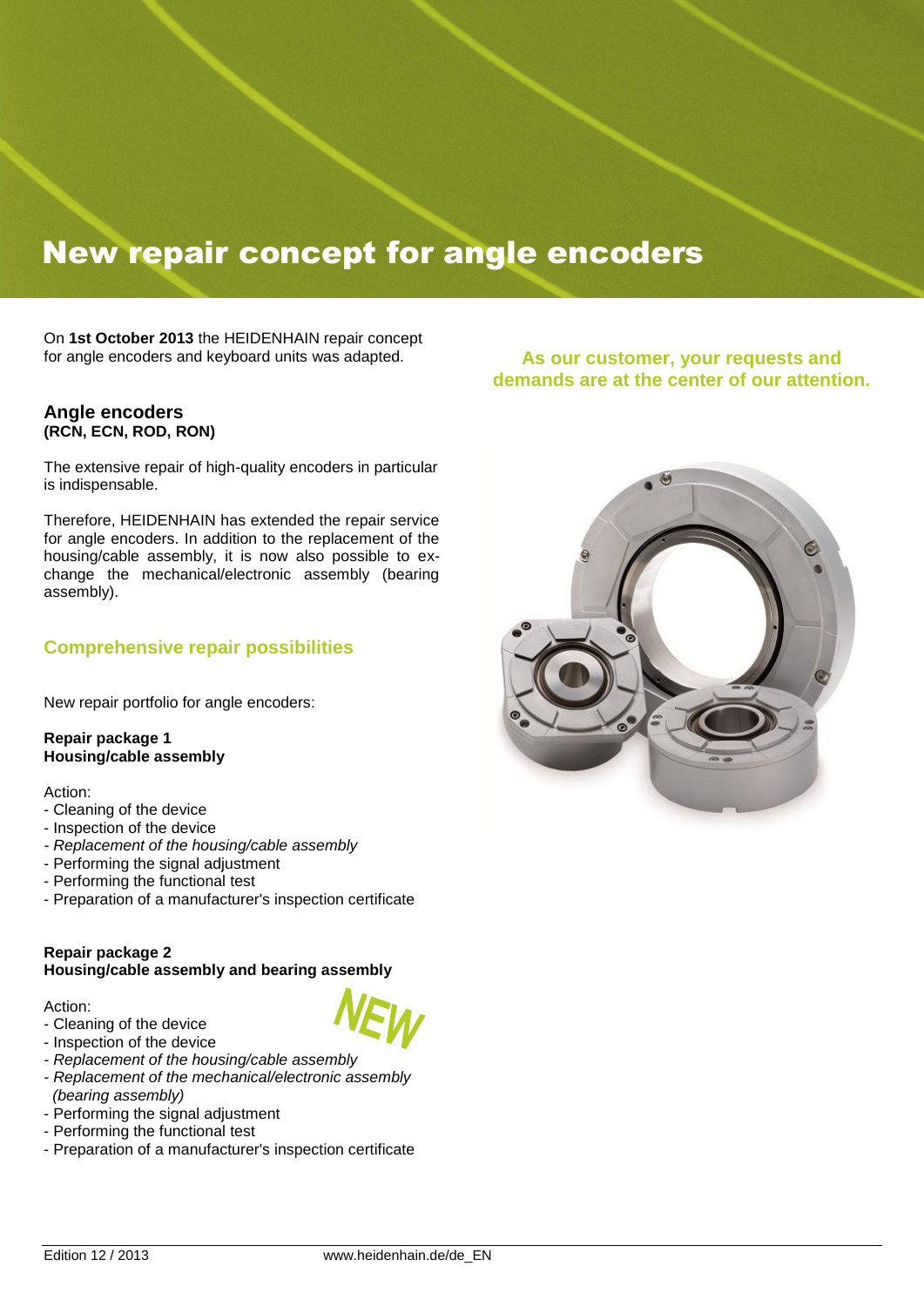### New repair concept for keyboard units

#### **Keyboard units**

As the keyboard unit is an optically visible element of a machine tool, different demands are placed on a repair.

 Do you want a condition of your keyboard unit *optically as good as new* after the repair as you stockpile it in your service stock (e.g. for exchange purposes)?

or

 Do you solely want a *restoration of the function* of your keyboard unit and not a condition optically as good as new?

#### **You have the choice!**

**As of October 2013** you have the choice between **a lowcost functional repair** and **a premium repair** including the restoration of the function and an optical condition as good as new.

#### **Repair package 1 Small parts** Action:

- Cleaning of the device
- Inspection of the device
- *- Replacement of defective small parts*
- Performing the functional test

#### **Repair package 2 Function** Action:

- Cleaning of the device
- Inspection of the device
- *- Replacement of defective small parts*
- *- Replacement of defective functional components*
- Performing the functional test

#### **Repair package 3 Premium** Action:

- Cleaning of the device
- Inspection of the device
- *- Replacement of defective small parts*
- *- Replacement of defective functional components*
- *- Replacement of the housing front panel*
- Performing the functional test



#### **You cannot wait until your device is repaired?**

Use our **HEIDENHAIN Service Exchange.** We will send you an exchange unit in premium quality immediately and free of charge.



After return and repair of your defective unit, you will only be charged the actual repair costs. For the exchange unit, we grant a one-year guarantee of function.

Your contact partners in the HEIDENHAIN Service Depts. will be glad to respond to any questions.

#### **HEIDENHAIN Service**

 $\bullet$  +49 8669 31 3123 [service.order@heidenhain.de](mailto:service.order@heidenhain.de)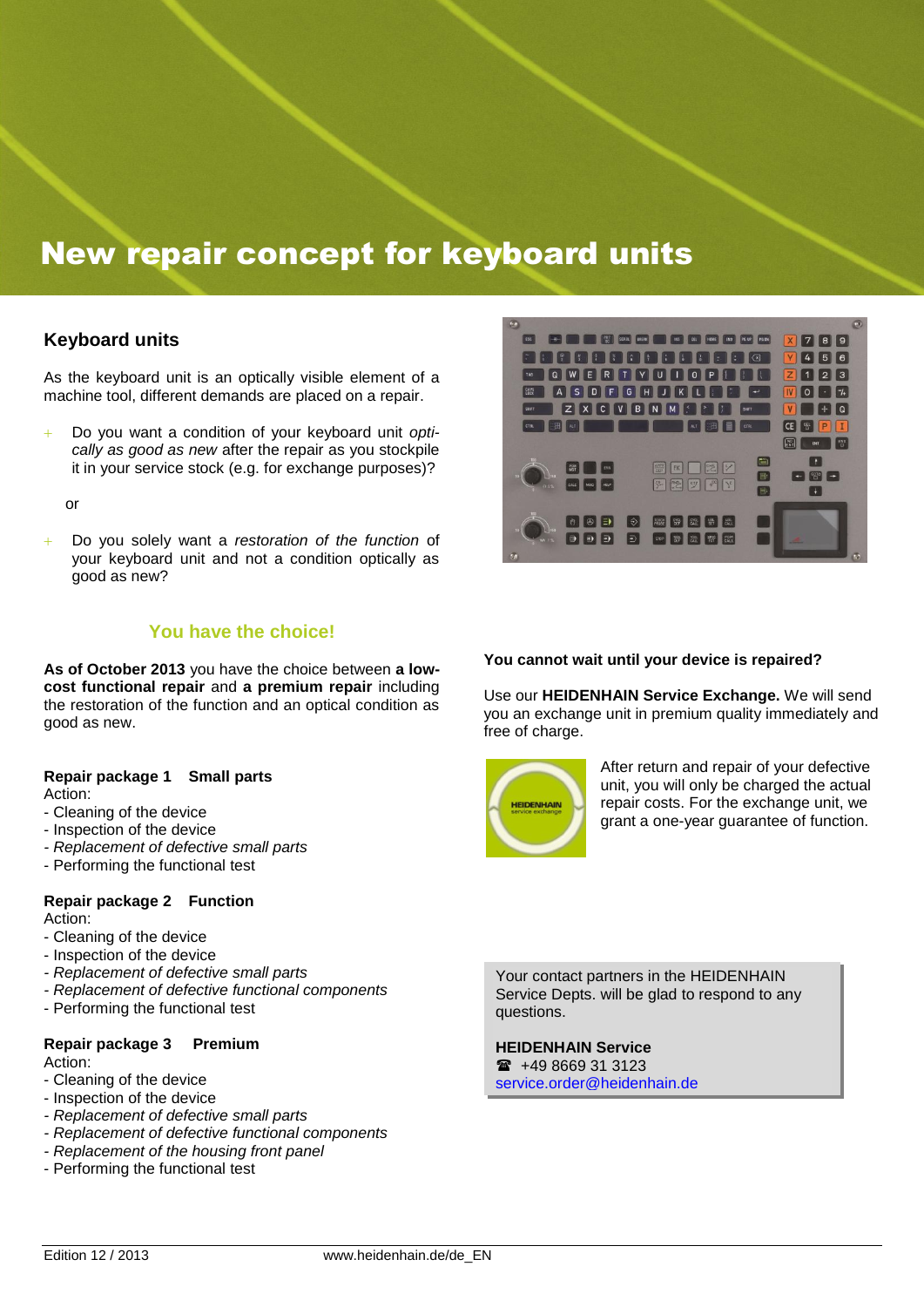### HR 550FS – The wireless handwheel system

In 2011 HEIDENHAIN introduced the new HR 550FS wireless handwheel system with the HRA 551FS handwheel holder.

It has long been a standard feature in our living rooms and is now also available in the field of machine tools the wireless remote control.

With the portable handwheels you are always close to the action, enjoy a close-up view of the setup process, and can control the infeed responsively and precisely.

#### **Increased mobility!**



The transmission range is amply dimensioned. If you should nevertheless happen to come near the edge of the transmission area, which is possible with very large machines, the HR 550FS warns you in time with a noticeable vibration alarm.

#### **What does "functional safety" mean?**

The new handwheel system has the additional specification "FS". It stands for Functional Safety, confirming that the handwheel corresponds to the valid requirements for safety. The standard safety elements include the emergency stop key as well as various permissive buttons.



#### **Check the radio environment at the intended place of use!**

Use the Wi-Spy 2.4.x spectrum analyzer to check whether the wireless handwheel system can be used in your radio environment.

With the Wi-Spy 2.4.x spectrum analyzer you can clarify whether the 2.4 GHzISM band can be used. You can also determine a free channel and avoid local disturbances.

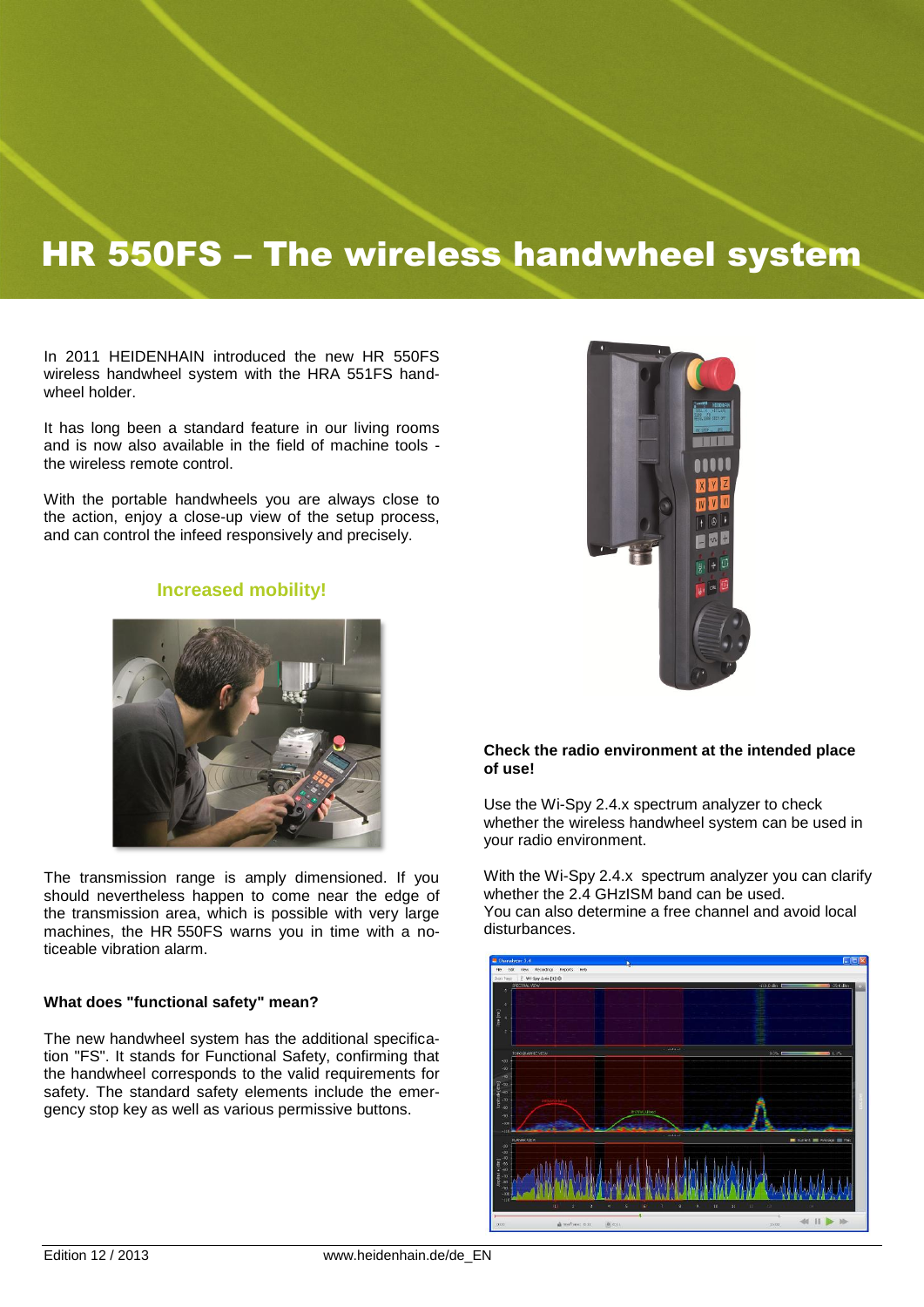# HR 550FS – The wireless handwheel system

#### **Specifications:**

|                           | <b>HR 550 FS</b>                                                                                                                                                                                                                                                                          |  |
|---------------------------|-------------------------------------------------------------------------------------------------------------------------------------------------------------------------------------------------------------------------------------------------------------------------------------------|--|
|                           |                                                                                                                                                                                                                                                                                           |  |
| <b>Description</b>        | Handwheel with wireless transmission                                                                                                                                                                                                                                                      |  |
| <b>Functional safety</b>  | For applications up to category 3, PL d according to EN ISO 13849-1: 2008                                                                                                                                                                                                                 |  |
| <b>Display</b>            | Monochrome 6-line display (128 x 64 pixels)                                                                                                                                                                                                                                               |  |
| Handwheel*                | HR 550 FS without mechanical detent: ID 598 515-xx<br>HR 550 FS with mechanical detent: ID 606622-xx                                                                                                                                                                                      |  |
| <b>Operating elements</b> | • 6 keys for axis selection (symbols can be exchanged)<br>• 6 keys with permanent NC functions<br>. 6 keys with LEDs for free assignment via the PLC (symbols can be exchanged)<br>. 2 override potentiometers for feed rate and spindle speed<br>· 5 soft keys for menu-guided operation |  |
| <b>Safety buttons</b>     | · Emergency stop button (dual-channel)<br>· 2 permissive buttons (dual-channel)                                                                                                                                                                                                           |  |
| <b>Handwheel holder</b>   | HRA 551 FS: ID 731 928-xx<br>. For docking the HR 550FS on the machine<br>. Integrated charger for the HR 550 FS<br>. Connections to the control and the machine<br>· Integrated transceiver unit                                                                                         |  |
| <b>Radio transmission</b> | According to EN 300328; EN 301489-1; EN 301489-17; FCC ID: YJKHR550FS                                                                                                                                                                                                                     |  |
| <b>Radio link</b>         | · 16 channels (ISM; 2.4 GHz)<br>. Transmission range up to 20 m (depending on environment)                                                                                                                                                                                                |  |
| <b>Functions</b>          | • Display of the field strength<br>. Vibrating alarm upon leaving the transmission area<br>· Battery warning/battery charge indicator                                                                                                                                                     |  |
| <b>Power supply</b>       | HR 550FS: via battery pack (included in delivery; replacement ID 623 166-xx)<br>HRA 551FS: by standard connection from the control                                                                                                                                                        |  |
| Operating time            | Continuous duty typically 6 h                                                                                                                                                                                                                                                             |  |
| Charging process          | Automatic when handwheel is in the HRA docking station, duration approx. 2.5 h                                                                                                                                                                                                            |  |
| Weight                    | HR 550FS: approx. 1 kg<br>HRA 551FS: approx. 1 kg                                                                                                                                                                                                                                         |  |

\* Please indicate when ordering